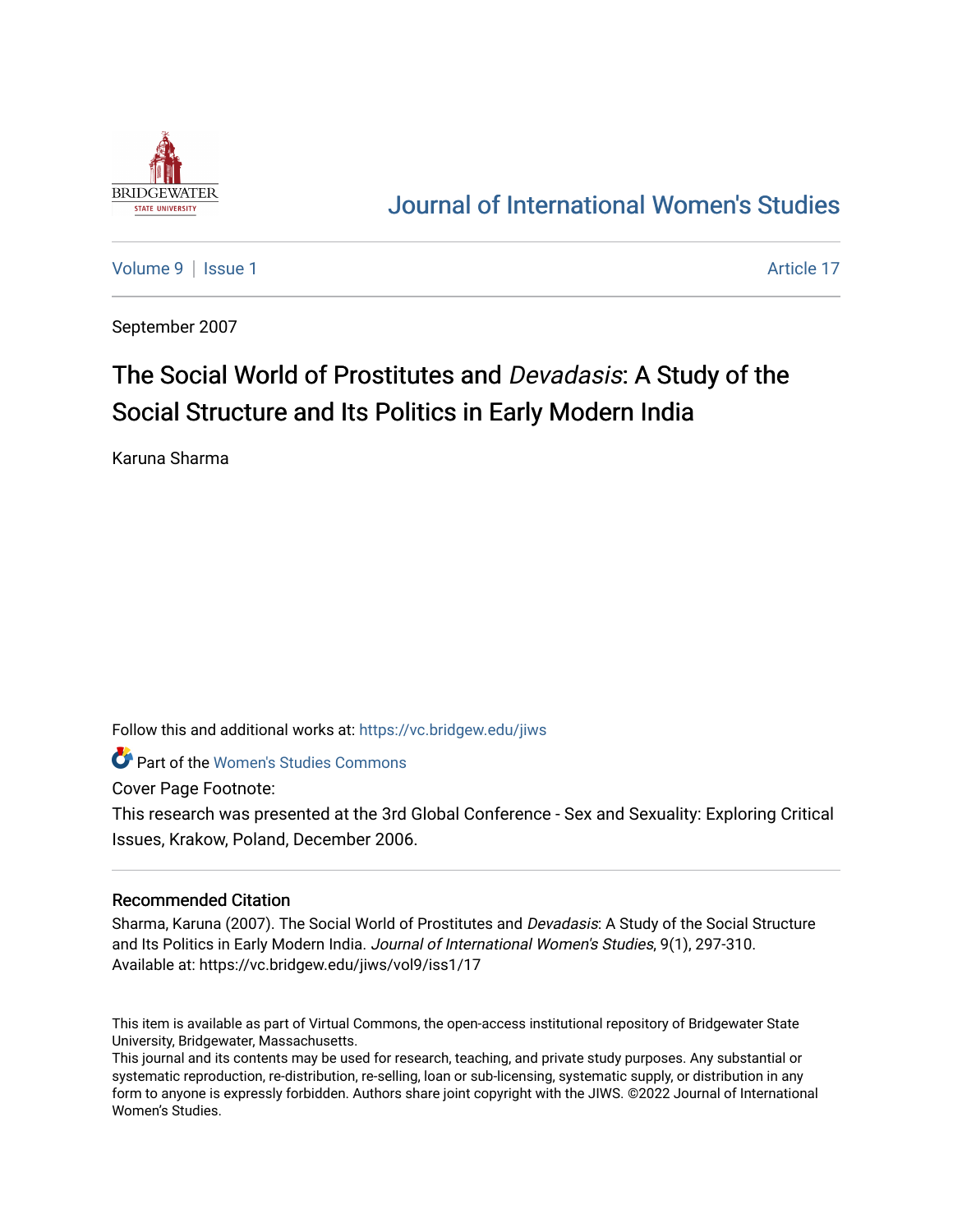## The Social World of Prostitutes and Devadasis: A Study of the Social Structure and Its Politics in Early Modern India

### Cover Page Footnote

This research was presented at the 3rd Global Conference - Sex and Sexuality: Exploring Critical Issues, Krakow, Poland, December 2006.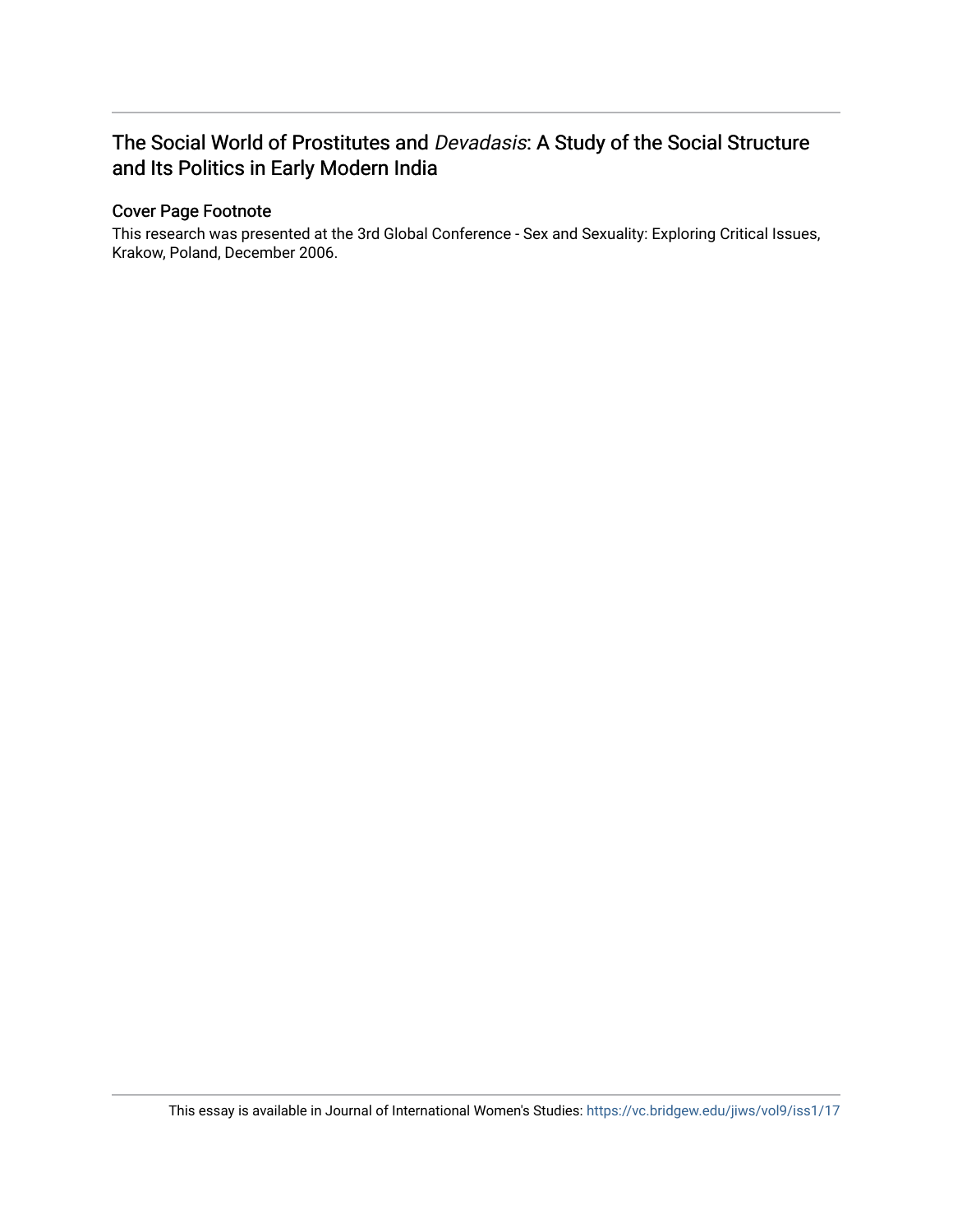This journal and its contents may be used for research, teaching and private study purposes. Any substantial or This journal and its content may be the Society of Prostitutes and Proster and Devices. Any substantial or sub-<br>systematic reproduction, re-distribution, Fe-Seling, Ioan op sub-licensing, systematic supply or distribution to anyone is expressly forbidden. ©2007 Journal of International Women's Studies.

### **The Social World of Prostitutes and** *Devadasis***: A Study of the Social Structure and Its Politics in Early Modern India**

#### By Karuna Sharma<sup>1</sup>

#### **Abstract**

This research paper discusses two groups of professional women who had a distinct place in the sexual economy of the period under review. By analyzing the actions and situations of prostitutes and the *devadasis* (literally meaning servants of God) in terms of a broader context of relationships, I consider the sexual-services and the entertainment provided by them as a meaningful labor, which got integrated at both the social and cultural levels. I have looked at how and to whom the prostitutes and the *devadasis* sold their labor, and how they related to other women, to men, and to various social systems. The study of these professionals shows different strands of Indian culture and one could state that the world of entertainment, to which these professions belonged, itself is a cultural reproduction of society. Specifically, it is my view that the prostitutes were sought after for their physical attraction, but elegance and élan were to an extent constitutive elements of their profession. In the case of *devadasis* who were the custodians of the arts of singing and dancing and whose dedicated status made them a symbol of social prestige, I would say that while the economic/professional benefits were considerable, they did not lack social honor either. The essay shows that the women who were part of this set-up, a set-up which thrived on the commercialization of women's reproductive labor, had those skills and expertise which eventually get appropriated by politico-economic structures. This gives a better insight into the politics of human relations.

*Keywords*: sexual economy, entertainment-labor, socio-cultural norms, human relations, gender disparity, femininity, political power

#### **Introduction**

 From the political movements to the academic discourses, the issues related to sexuality, especially women's sexuality have caught the attention of scholars.<sup>2</sup> My paper makes an effort to look into the world of prostitutes and devadasis (also called temple-women) and their labor, which I hypothesize, had an important role to play in the socio-political structure of the day.<sup>3</sup> The presence of such women, particularly in

 <sup>1</sup> This research was presented at the *3rd Global Conference- Sex and Sexuality: Exploring Critical Issues,* Krakow, Poland, December 2006. With a usual disclaimer, I thank the anonymous referees and the editor, Diana Fox, for their comments and suggestions to which the essay owes its present form. I specialize in medieval Indian history, particularly aspects of labor, sexuality and culture and am currently a post-doctoral research fellow at the International Institute for Asian Studies, Leiden, the Netherlands. Address for correspondence **karunahis96@hotmail.com**.

<sup>2</sup> To cite few, Kumari Jayawardena and Malathi De Alwis, *Embodied Violence Communalising Women's Sexuality in South Asia* (London: Zed Books, 1996); Meenakshi Thapan ed, *Embodiment: Essays on Gender and Identity* (New Delhi: Oxford University Press, 1997); Mary E John and Janaki Nair ed., *A Question of Silence? The sexual economies of modern India* (New Delhi: Kali, 1998); V Geetha, 'Gender and the Logic of Brahminism: Periyar and the Politics of the Female Body', in KK Sangari and Uma Chakravarti ed., *From Myths to Markets: Essays on Gender* (New Delhi: Manohar, 1998), 198-233.Geetanjali Misra and Radhika Chandiramani eds., *Sexuality, Gender and Rights: Exploring Theory and Practice in South and Southeast Asia* (New Delhi: Sage, 2005).

<sup>&</sup>lt;sup>3</sup> Some essays by Suparna Bhaskaran, Scott Kugle, Indrani Chatterjee have been used in this paper for their insights into the working of socio-political structures. These essays are in Ruth Vanita ed., *Queering India: Same-sex Love and Eroticism in Indian Culture and Society* (New York: Routledge, 2002).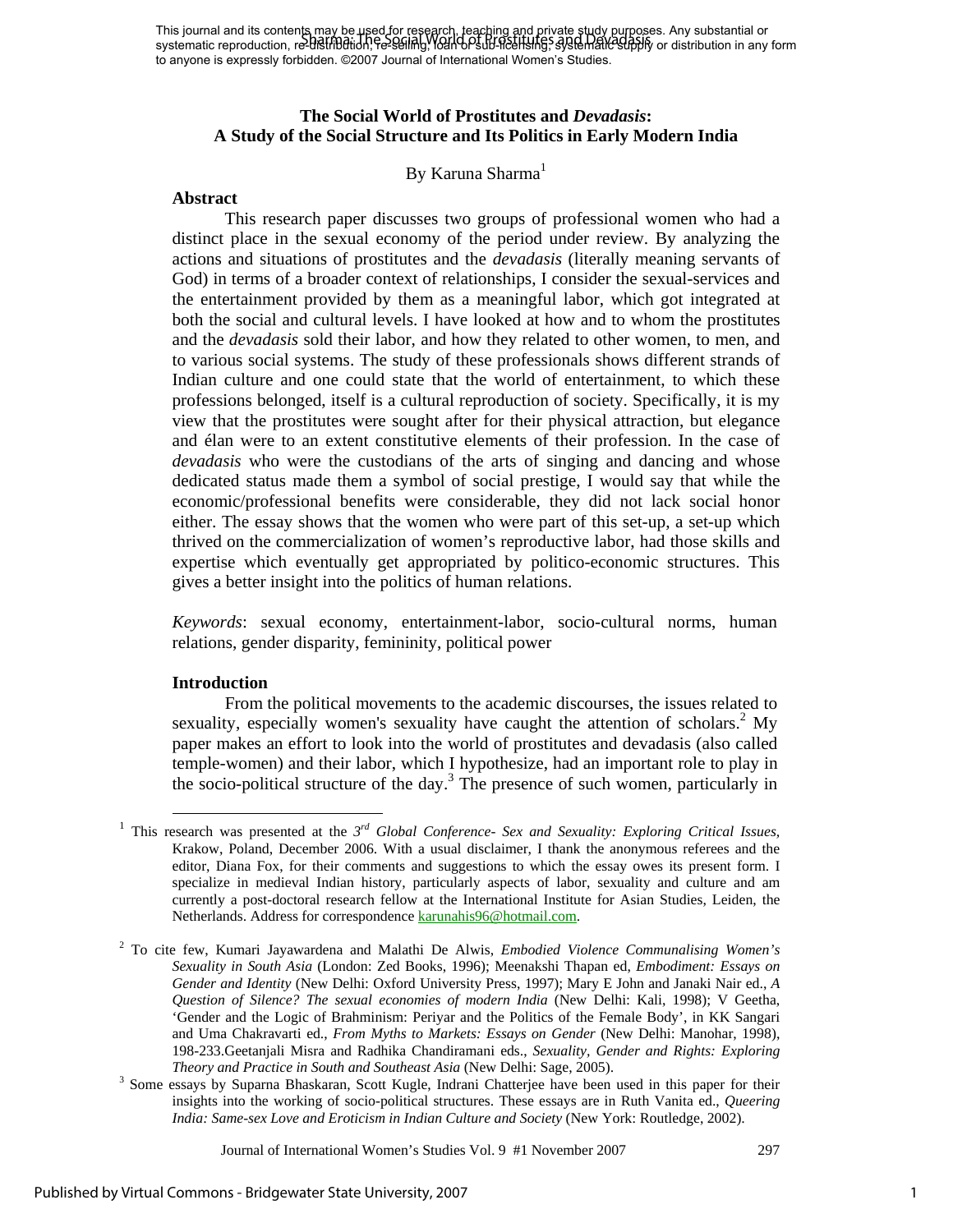an order which considered conjugality as the basis of all human relations, $4$  evokes the politics of the relations entered with them. I state that even though outside the heterosexual order, the women in question nearly reinforced the socio-political order of the day. These women could have been able to articulate their sexual desires, or alternatively their bodies could have been sites of resistance.<sup>5</sup> However, as I argue in this paper, these women's experiences show that they could not have escaped the diktats of the erstwhile socio-political order, which was doubly reinforced when these women came into (sexual) contact with their patrons/men. This also portrays the human body being central to articulation of prevailing social and economic asymmetries. In our case, women's sexuality and its particular commercialization brings to fore the role of gender in organizing social relations. Such an exercise imparts a constitutive role to women and explains how their (bodily) labor<sup>6</sup> added to the larger socio-political discourses.

In this essay, I have chosen historical period of 16th and 17th centuries, which coincides with the rule of Mughal dynasty in North India. The research data comes from the contemporary court chronicles, foreign travelogues, paintings and I try look at the sexual economy of this period. I will elaborate upon the prostitution of sexuality to show how this profession was reflective of the erstwhile culture and gendered norms. I also draw upon the labor of temple-women in South Indian temples and have combined my reading of contemporary data with modern scholarly works to look for parallel socio-political order in South as well. As I build my case in this essay, more than looking for certain propositions like victim vs. agency, I would rather problematise the sexual aspects of these professions and see how and why a casteridden social structure accepted/or allowed such professionals to be part of their society, even though at fringes. What might be of interest is the typicality of these professionals in providing the social input and yet have quiet a distinctive impact on the masculine societal order.

 The royal births and marriages and the day-to-day entertainment made the Mughal court the biggest consumer of music and dance. Many singers, musicians and dancers were attached to the royal household and the men as well as the women possessed such entertainers. Babur, founder of the Mughal dynasty, was very happy when he sent dancing girls, of Ibrahim Lodi's haram, to the women of his household in Kabul.<sup>7</sup> The *Ain-i Akbari,* the premier book detailing the structure of the Mughal state and practices of its people, also refers to a group of entertainers, known as *kanjari,* where men play *pakhawaj,* the *rabab* and *tala* while women sing and dance. The Mughal king, Akbar  $(1556-1605)$  named the women of this group as *kanchanis*.<sup>8</sup> Further, different bands of

 <sup>4</sup> Some scholars like Ruth Vanita and Salim Kidwai do question such 'misnomers' and provide evidences of same-sex relations, often within the religious traditions. See Ruth Vanita and Salim Kidwai eds. *Sam-Sex Love in India: Readings from Literature and History (New York: Routledge, 2000).* 

<sup>&</sup>lt;sup>5</sup> See Veena Talwar Oldenburg, 'Life Style as Resistance- The Courtesans of Lucknow', in Douglas Haynes and Gyan Prakash (ed.), *Contesting Power: Essays and Everyday Social Relations in South Asia* (New Delhi: Oxford University Press, 1991), 23-61; Michael H. Fisher, 'Women and the Feminine in the Court and High Culture of Awadh 1722- 1856', in Gavin Hambly (ed.), *Women in the Medieval Islamic World* (New York St. Martin's Press, 1998), 489-513.

These women's sexual activities have been looked at from the perspective of meaningful labour, which earned them material rewards and the prestige to an extent, in the case of temple-women. These women were sought after for their accomplishments in various arts.

Gulbadan Begum, *The Humayun Nama of Gulbadan Begam,* tr. AS. Beveridge (MS of British Museum; Royal Asiatic Society of London, 1902), 95.

Abul Faz'l, *Ain-i Akbari* III, tr. H.S. Jarrett (New Delhi: Oriental Books, 1978), 271- 2. Francois Bernier too mentions these *kenchens* during Shah Jahan's period (1628-56). See Francois Bernier, *Travels in Mogul Empire,* tr. Archibald Constable (Delhi: Low Price Publications, 1994), 273-4.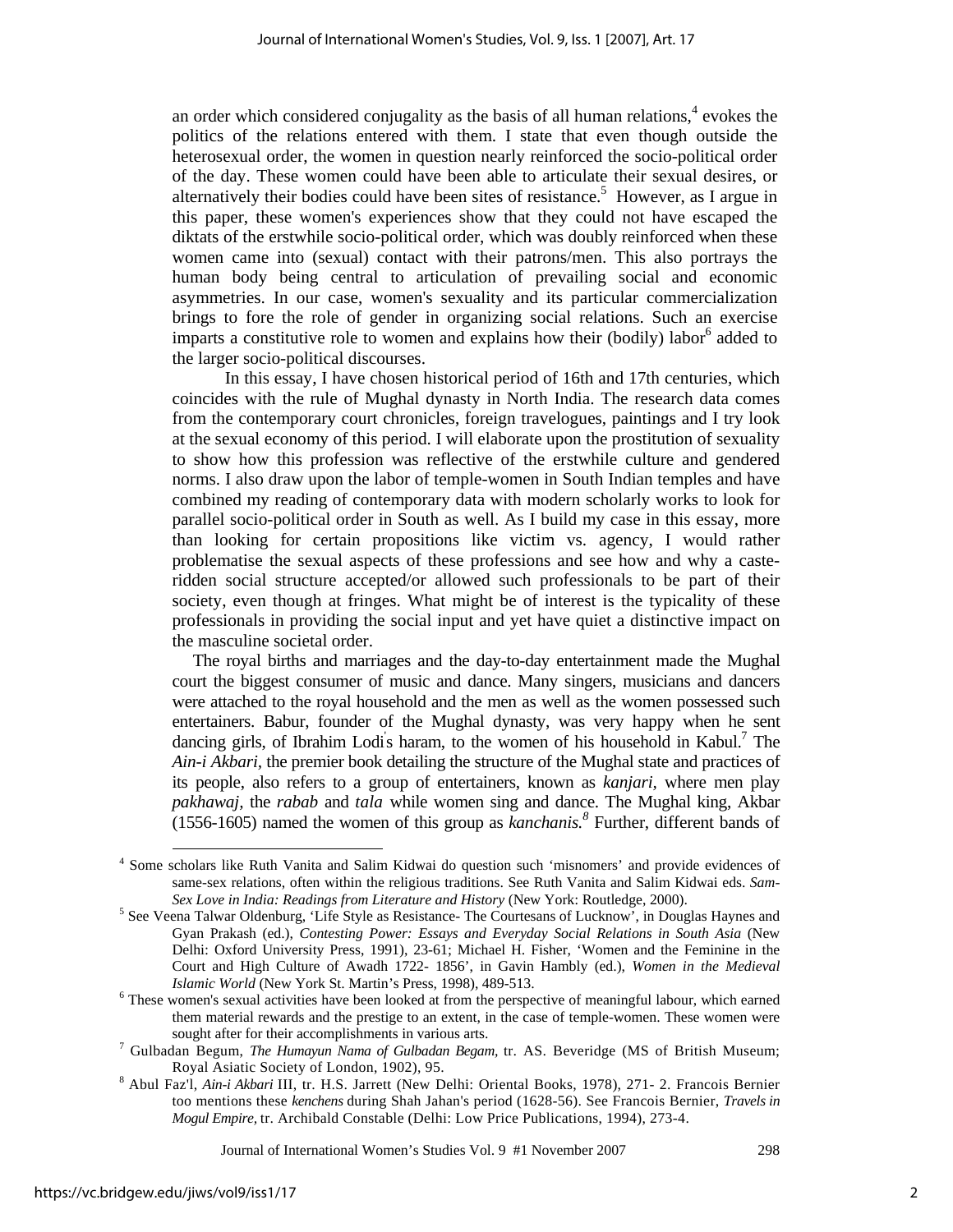singers, dancers, and musicians displayed their arts and skills during the celebrations for royal births and marriages. The contemporary literary accounts as well as the paintings are reflective of these revelries. Francisco Pelsaert, a Dutch traveler, informs about some women-musicians attached to the royal households who were necessary at the royal marriages. They were known by names such as *lullenees, domenees* and *hentsinis.*<sup>9</sup> For the Mughal women and men, music and dance parties provided a pleasant means of recreation, and they organized such assemblies on the terrace during nights, $10$  which were at times attended by men too. These entertainers were trying hard to be the favorite of their patrons, as we find Princess Jahanara, King Shah Jahan's favorite daughter, saying 'my best dancing girl my sweet Gulru-Bae from Gwalior, had invented a new dance with which to gladden my eyes.<sup>11</sup> The candor expression for the dancing girl's expertise draws attention toward the professionalism expected from and required in the domain of music and dance.

In my view, these entertainers had a place in society and a role to perform, and the success of their professions was embedded in the skills acquired in the fields of music, singing, and dancing. *Ain-i Akbari* gives a list of singers who performed in *Akhara,* an entertainment held at night by the nobles. They have been termed as *natwas,* who exhibited some graceful dancing, and introduced various styles to which they sang and played on various instruments. They were sometimes retained in service to teach the young slave girls to perform; and occasionally they instructed their own girls, took them to nobles, and profited largely by commerce.<sup>12</sup> We could say that the profession of singing and dancing and displaying one's skills does signify, largely, the use of women' s bodies or reproductive labor for various services, and the entertainment being one of those. Informed by the fact that `entertainment' was a conscious activity being done for earning a living, I would look at the prostitutes and courtesans who were also professional entertainers, the ones who used their bodies in a different way than the rest. Thus I would concentrate on how far the carnal services were socially acceptable, given the fact that there were strict rules for respectable womanhood and territorial mobility. This will give an overview as to how far these professions symbolically reproduced contemporary social configurations, especially the gendered ones. $^{13}$ 

#### **Prostitutes/Courtesans**

Irfan Habib writes " the line of demarcation between the dancers and the world' s oldest profession (which is of sexual service to men: *emphasis added*) was by no means clear".<sup>14</sup> As we do not know which of the two, the aesthetic and sexual, parts of this profession was more important, it can be argued that the prostitute

 <sup>9</sup> Franscico Pelsaert, *'Remonstrantie c.1626*', (tr.) W.H. Moreland and P. Geyl as *Jahangir's India* (Cambridge: Heffer, 1925), 83. Various Mughal miniature paintings would testify to such gatherings where different performers exhibited their respective arts Geeti Sen, *Paintings from Akbarnama* (Varanasi: Lustre Press, 1984), pls 56-7; 67- 8; M.S. Randhawa, *Indian Miniature Painting* (New Delhi: Roli Books International, 1981), Pl. 12.<br><sup>10</sup> Randhawa, *Indian Miniature Painting*, Pl. 26.<br><sup>11</sup> Andrea Butenschon, *The Life of a Mogul Princess Jahanara Begam* (London: Routledge, 1931), 33.<br><sup>12</sup> Abul Fazl, *Ain-i Akbari* III, 273

complexity of the trade, the reaction of the British and the Bengali males to prostitutes and latter's responses to their milieu. See Idem, *Under the Raj: Prostitution in Colonial Bengal* (New York:

Monthly Review Press, 1998). 14 Irfan Habib, "Non-Agricultural Production," in Irfan Habib and Tapan Raychaudhuri ed., *Cambridge Economic History of India* (Cambridge: Cambridge University Press, 1986), vol. I, 302- 3.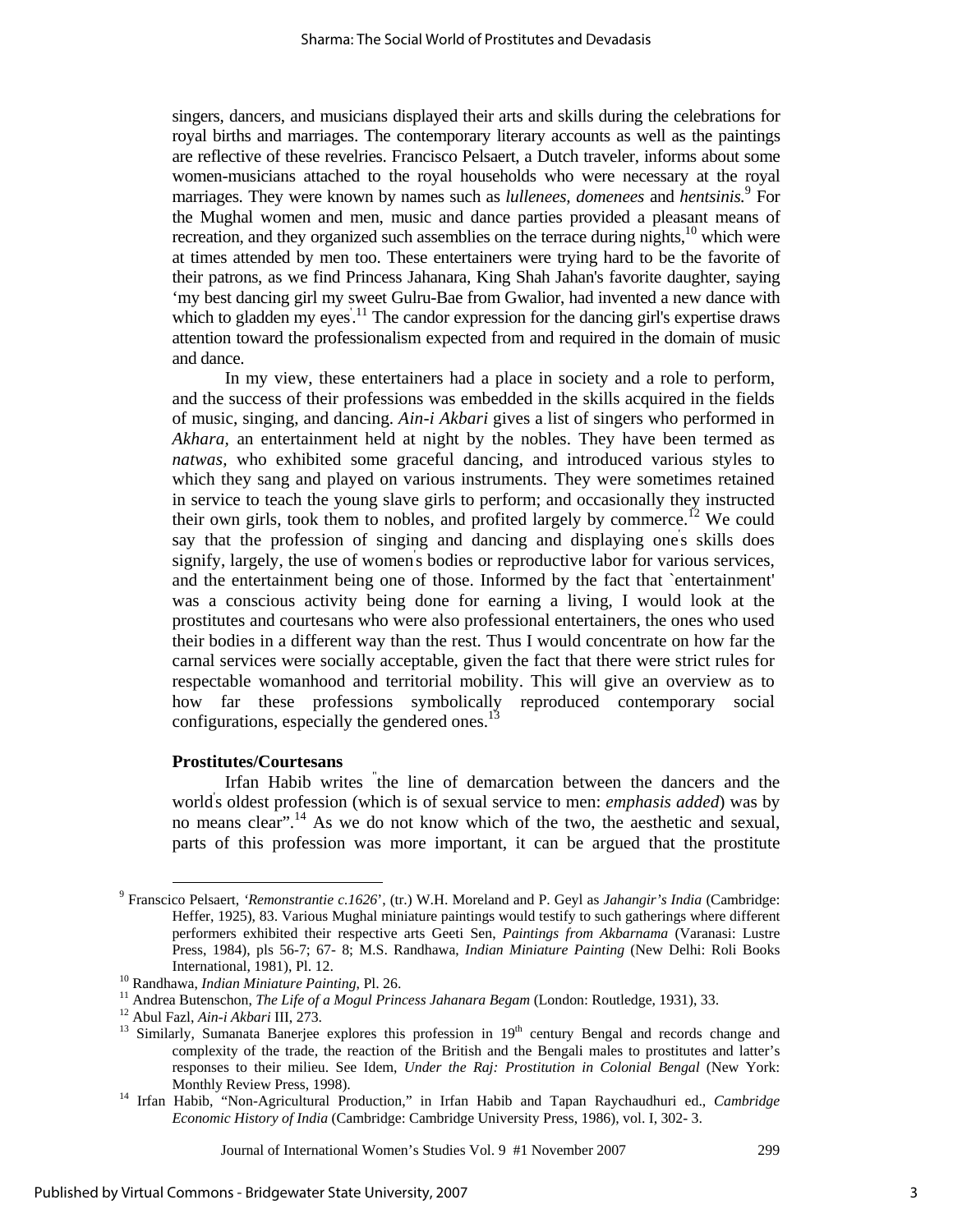encompassed all winsome qualities and combined professional skills of singing and dancing with providing sexual services to men. This profession has repeatedly received state support, as it was a source of revenue, though some efforts to check this profession are also noticed. This is evident from the state injunction, issued by Sultan Alauddin Khalji (1309-16), which prohibited and ordered removal of wine. Because of its propensity to incite political squabbles, its accompaniments, as the order read, like this *abominable profession* was also to be stopped.<sup>15</sup> But the state itself benefited from continuance of this profession, particularly as we find that the Mughal state too had arrangements for plying of this profession. It guaranteed its continued existence by assigning a separate quarter of town, *shaitanpura* (devilsville). A *darogha*  (superintendent) and a clerk were appointed for it who registered the name of visitors to prostitutes.16 These women were referred to as *rupajivas,* literally meaning those earning a living by means of their beauty and were typified as *samanya* that is who is property of none and is concerned only in moneymaking.<sup>17</sup> Before proceeding ahead, I like to draw attention to the historical roots in order to emphasize the longevity of this profession. Under the Maurya dynasty (in 3 BCE), the state was regulating activities of *ganikas,* the accomplished courtesans and the reference to these women is seen in the major historical record of this dynasty, Kautliya's *Arthasastra*, which laid a set of arrangements for plying of this profession. A profession that filled state coffers was regulated by special officers known as *ganika-adhyaksha* who were to regulate the visitors coming to such women. There was a strict code of conduct which controlled the relations between the prostitutes and their visitors.<sup>18</sup> D.D. Kosambi opines on the use of the word *ganika* for these women. According to him, it is derived from group-wives and relates the origin of prostitution to the abolition of group marriage.<sup>19</sup>

Besides such-state sponsored pronouncements, the foreign travelogues too are replete with references to this profession. I cite here from reports of foreign travelers, Thomas Bowrey and J.B. Tavernier, which give an impression that the quarters inhabited by these professionals were set apart from those of any marriedfolk houses. Further, the number of these women had been registered with local authorities, who in turn were responsible to the central political authority. Whereas Bowrey shows them paying " some amount to the Governor of that part of country and every Thursday night pay visit to the house of governor and *kotwal* (justice of peace), before whom they do and must dance and sing and make *salams* (salaams, obeisance). Then the handsomest stays back at night to suppress the lechery of him

<sup>&</sup>lt;sup>15</sup> Amir Khusrau, *Khazain'ul Futuh*, tr. Mohammad Habib as 'The Campaigns of Alauddin Khalji' (Madras: Diocese Press, 1931), 10-11. In the footnote *2* in this book, the translator specifies likelihood of the closure of those brothels that were along with taverns and gambling dens. See Ziauddin Barani, *Tarikh- i Firushahi,* ed. Syed Ahmed Khan (Calcutta: Asiatic Society of Bengal,

<sup>1862), 284</sup>*.* This might not be true for all brothels as such. 16 Abul Faz'l, *Ain iAkbari* vol. I, tr. H. Blochmann (New Delhi: Oriental Books Reprints, 1977), 201-2. *'* That this profession could be lucrative anywhere is witnessed from account of labour in medieval Islamic world. Maya Shatzmiller cites evidences from 11<sup>th</sup> century Baghdad and 14<sup>th</sup> century Ayyubid and Mamluk Egypt that any one who registered and paid tax could practice prostitution as trade. Maya Shatzmiller, *Labour in the Medieval Islamic World* (Leiden: Brill, 1994), 356.<br><sup>17</sup> Abul Fazl, *Ain-i Akbari*, vol. III, 256.<br><sup>18</sup> Kautilya, *Arthasastra*, tr. R.P. Kangle (Delhi: Motilal Banarsidas, 1972),

Jaiswal, `Female Images in Arthasastra of Kautilya', *Social Scientist* 29/3-4 (April 2001). 19 D.D. Kosambi, ` Urvasi and Pururavas', Kum Kum Roy ed., *Women in Early Indian Societies* (Delhi: Manohar, 1999), 274.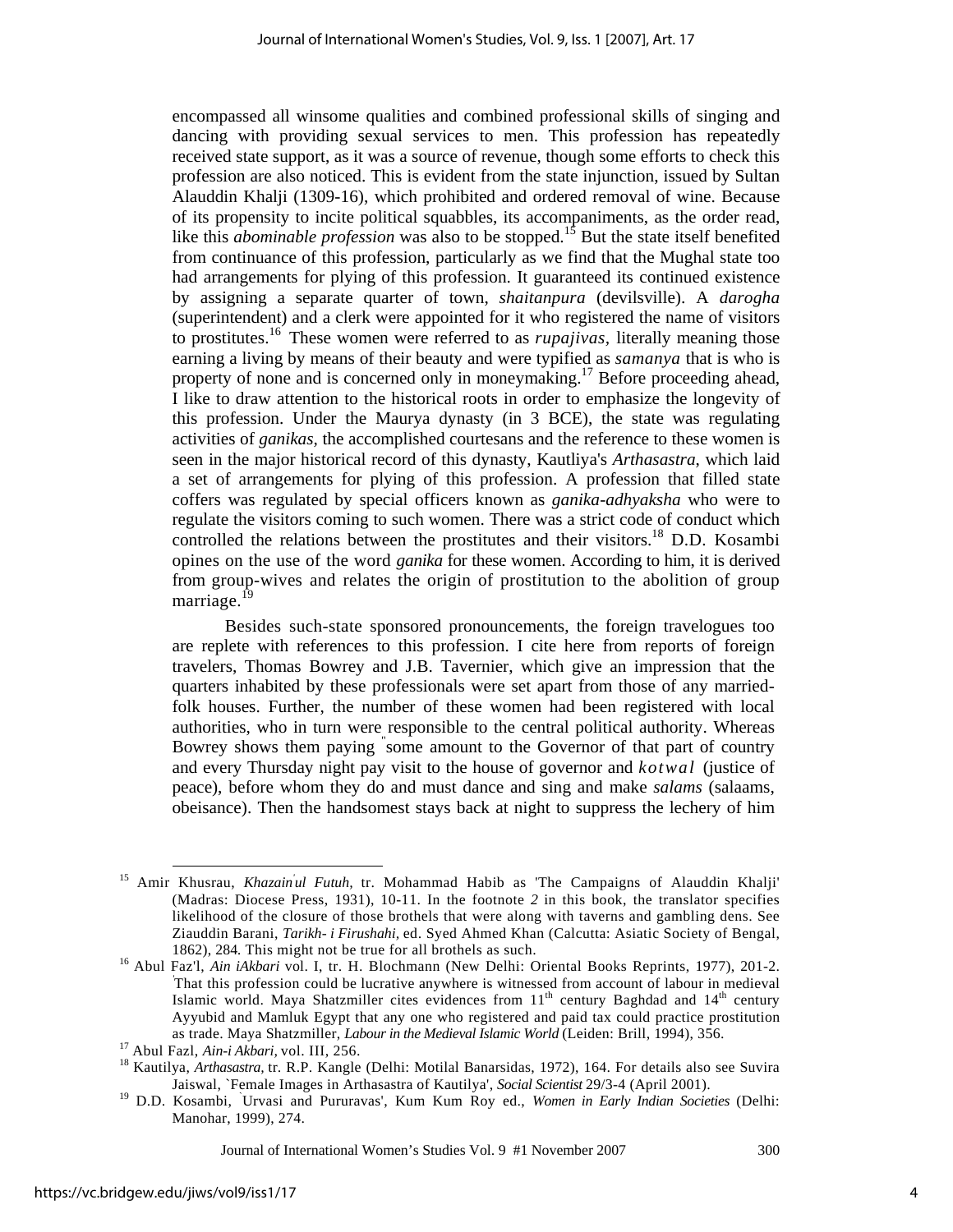and his Punes i.e. waiting men".<sup>20</sup> Tavernier on the other hand says "they do not pay any tribute to the king but a certain number of them were obliged to go every Friday to present their dance. Further many of them were engaged in selling taxi/toddy (a local intoxicating drink) from which government drew high revenue and thus allowed these women to carry on their industry".  $21$  In this situation these women did not replete the state treasury directly but through the sale of intoxicants. A two-way relationship between prostitution and sale of intoxicants seems to be working here (refer to Alauddin Khalji's reform note 14). Another description of these professionals comes from a rather retrospect account of Gujarat, which says that there was a great thrust to remove these women from bazaars of Ahmadabad City.<sup>22</sup> Though not evocative of sensual/sexual activities, Fray Sebastian Manrique, a foreign traveler in the seventeenth century, does refer to the professionals performing as singers and dancers for the recreation of Mahometan barbarity.<sup>23</sup> But in Manrique's account of the *caravanserais* (w ay - stations) for the passengers and merchants there are no speculations because he clearly mentions that these places were a site for this gainful profession and further that the women paid taxes to the state for allowing them to continue with their business. $^{24}$ 

#### **Matters of Autonomy**

These rupajivas commercialized their aesthetic-skills and the body thus proficiency in several arts in order to attach customers was expected of them. They were to have a good disposition and beauty and other appealing qualities. Such women framed relationship with appropriate men after full consideration in order to obtain riches. For men these women carried an élan that consisted of both intimate companionship and sexual intimacy. These women inhabited separate quarters and an exchange took place between them and their customers. Consequently, these women could be ascribed a collective identity, as V.T. Oldenburg so vehemently put. Using narratives of courtesans (of Lucknow in the nineteenth century), Oldenburg has located an altogether different world of such women, which was complex and hierarchical as the society, of which it was part.<sup>25</sup> Similarly Michael Fisher underlines that some women were born or forced into this profession but some seem to have entered voluntarily. For the latter ones, the profession offered a different and deviant lifestyle that is " compared to an unhappy or abused life with a husband or in-laws or ostracism as a widow, some women found a career that could offer fame, wealth and supportive companionship of other women".<sup>26</sup> To this rhetoric of alternative female subjectivity a tinge of female companionship has been added by Ruth Vanita.<sup>27</sup>

Indeed the separate setting of this profession, in physical and metaphoric sense, completes its detachment from rest of the society. Being important to the

<sup>&</sup>lt;sup>20</sup> Thomas Bowrey, *A Geographical Account of Countries Round the Bay of Bengal 1669 to 1679*, ed. R.C. Temple (Cambridge: Hakluyt Society, 1905), 206-7. 21 J.B. Tavernier *Travels in India,* tr. V. Ball and ed. W. Crooke (London: Oxford University Press, 1925),

<sup>127-8. 22</sup> Ali Mohammad Khan, *Mirat-i Abmadi,* tr*.* M.F. Lokhandwala (Baroda: Oriental Institute, 1926), 234: the

*muhatsib* (guardian of public morals) was supposed to stop prostitution by expelling them from the city or to repress it in public places. 23 Fray Sebastian Manrique, *Travels of Fray Sebastian Manrique* (Oxford; Hakluyt Society, 1927), 161. 24 Ibid. 242.

<sup>25</sup> Oldenburg, `Life Style as Resistance'.

<sup>&</sup>lt;sup>26</sup> Fisher, `Women and the Feminine', 507-8.

<sup>&</sup>lt;sup>27</sup> Vanita, 'Married among their Companions Female Homoerotic relations in Nineteenth Century Urdu Rekhti Poetry in India', *Journal of Women's History* vol. 16, no. 1, 2004.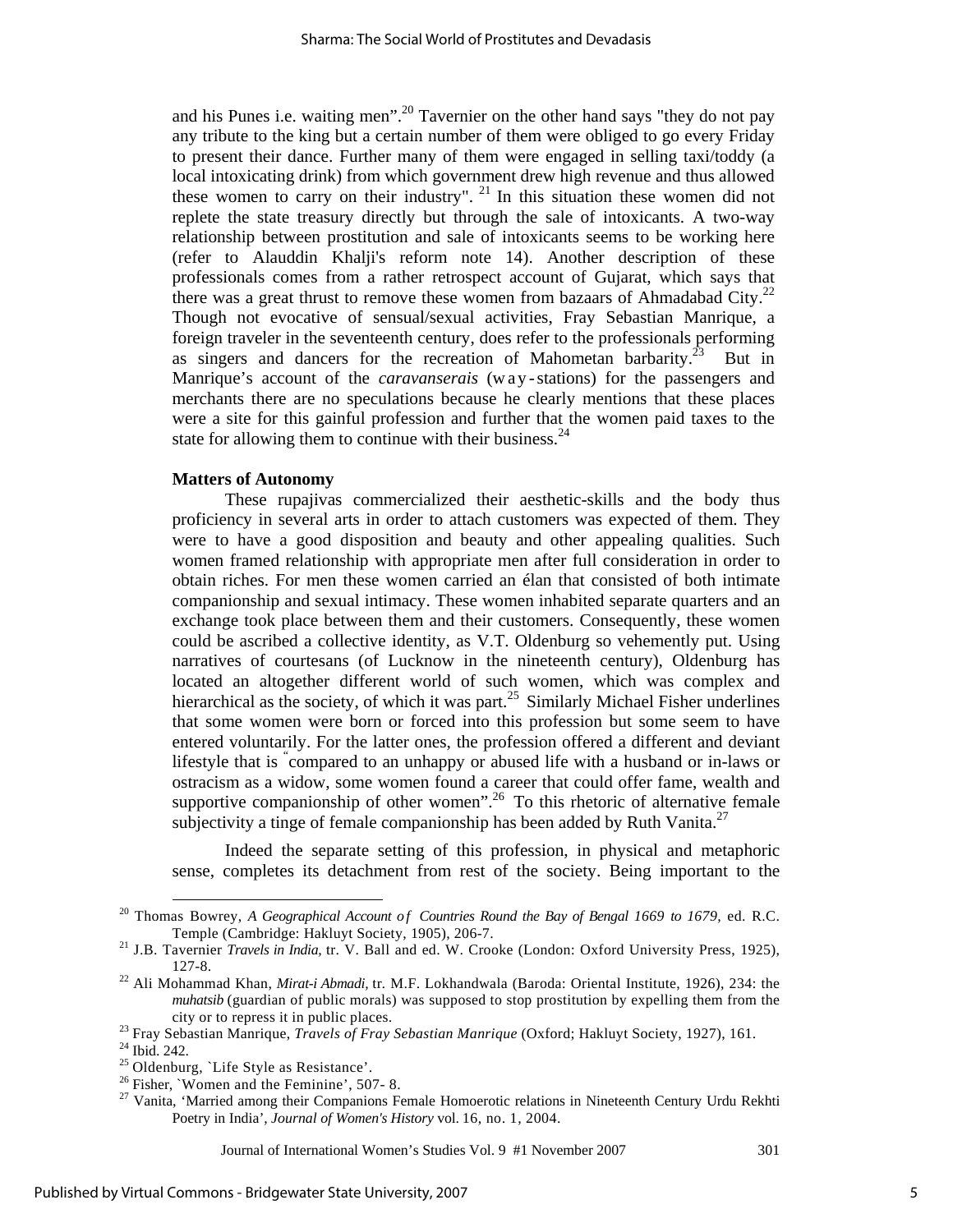erstwhile market nexus, in which the political state had its stake, the separate quarters thronged by these women and visited by men, in my view manifest social and political order. Although the human relations in such settings were business-like but I have reservations whether these quarters would reflect a varied order, as Oldenburg or Fisher have shown. For an understanding of these quarters, where people engaged in sexual, erotic and aesthetic relations, I would draw an analogy between these quarters and typical *mehfil*, *a* gathering, of elite male patrons and musicians for musical performance. Katherine Brown has characterized these gatherings as a unique liminal space in which Mughal conceptions of masculinity were both performed and contested.<sup>28</sup> In the light of my ongoing research, I am of the opinion that as the sociopolitical norms aligned with the conception of power and its public display, the separate quarters was exactly the place were certain distinctions could be successfully reinforced. Digressing a bit, a look at the ascription of role in erotic relationships, particularly, shows that the men of (higher status: *emphasis added*) had quite an active role. If we look at the manuscript *Laddhat ul- Nisa*, its accompanying pictorial characterization of human sexuality is very engaging. In terms of clothes and other outer appearances, it is easily identifiable that the men belonged to upper class to whom different and multiple sex partners were available.<sup>29</sup> If the erotic relations are to be described in terms of active/passive actors,  $30$  the pictorial representation is again reflective of triumph of male sexuality. Instead of an issue of female subjectivity in the commercial/erotic relations, I find an order in which masculinity was beyond the straight jacketing of hetero/homo-sexual divides, an order which demanded an active role on the part of males in all socio-sexual relationships. Like in the *mehfils,* the performance of erotic-commercial relations and the physical sites associated with them readily made available those *female-humans* on whose bodies gender as well as social/political relations were performed.<sup>31</sup>

I would like to tackle with the issue of female companionship in these quarters by taking up clue from Carla Petievich's study in which she has attempted to discuss deliberate `prudish aversion' to lesbian expression in Urdu poetry.<sup>32</sup> Petievich takes to task the description of erotic relations among women in terms of active/passive sexual partner. While conceding to the possibility of particular emotions of women,<sup>33</sup> Petievich underlines how the explicitness of the feminine, in the sexual encounters: *emphases added*, in the literary genre was tantamount to weaken Indo-Muslim culture.<sup>34</sup> On this premise, I would argue that it is difficult to

 $28$  She describes such places as liminal space in which the patriarchal/hierarchical norms of Mughal elite were deliberately turned on their head in pursuit of emotional satisfaction; a space that needed to be carefully constructed and controlled to prevent any transgression of social-political order. Katherine Butler Brown, 'If Music be the food of love: masculinity and eroticism in the Mughal mehfil', in Francesca Orsini ed., *Love in South Asia: A Cultural History* (Cambridge: Cambridge University Press, 2006), 61-83.<br><sup>29</sup> *Laddhat ul Nisa: A Persian Manuscript from Kashmir* (University Library Leiden).

 $30$  For a critical analysis of active/passive actors, see Brown 'If Music be the food of love; and Rosalind 0 Hanlon, ` Manliness and Imperial Service in Mughal North India', *Journal of Economic and Social History of Orient* 41/1 (1999), 47-93.<br><sup>31</sup> A parallel study devoted to social and natal isolates (in slaves) shows that the asymmetrical

penetrator/penetrated sexual gesture is repertoire of enactment of socio-political hierarchies. The sexual act itself represented status differentials. See Indrani Chatterjee, ` Alienation, Intimacy, and Gender: Problems for a History of Love in South Asia, in Vanita, Queering India, 61-76.

Gender: Problems for a History of Love in South Asia, in Vanita, *Queering India*, 61-76.<br><sup>32</sup> Carla Peticvich, `Doganas and Zanakhis: The Invention and Subsequent Erasure of Urdu Poetry's Lesbian Voice' in Vanita, *Queering India,* 47-60. 33 Ibid. 51.

 $34$  Ibid. 56.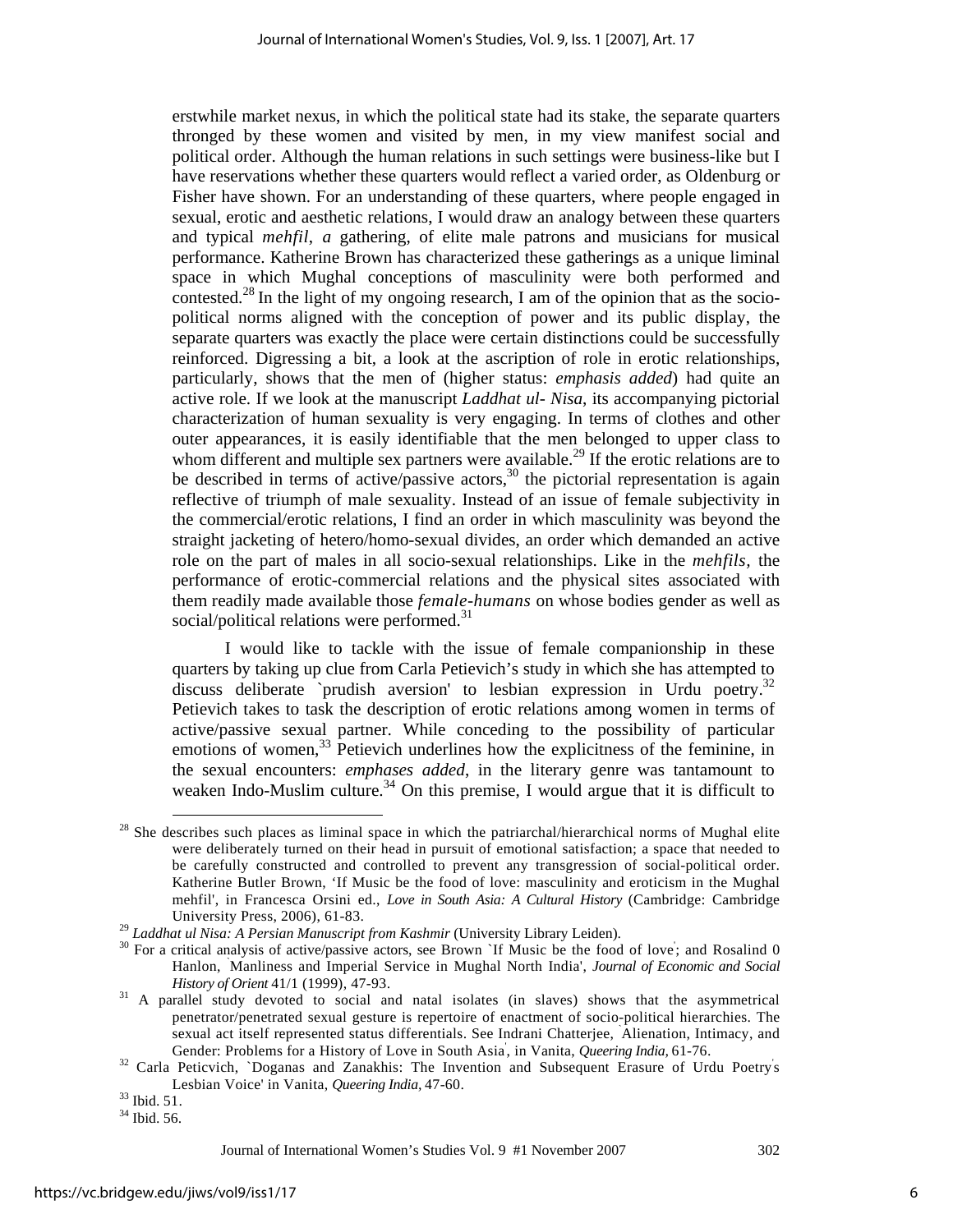account whether erotic relations between women were part of women's life in allfemale quarters or how far the relations between women cordial. Instead such quarters reproduced dynamics of household relations, one rife with tensions. A study of *Muraqqa-i Dehli*, a late-18<sup>th</sup> century account, shows that the professional-women were well-versed in the art of elegant conversation, their selective usage of the words and the conversation could be easily differentiated from the coquetry of many other women.<sup>35</sup> This is suggestive of competitive environment to a large extent. There is yet another perspective which I like to add, that of putting such quarters adjacent to the royal Mughal household. Both households/quarters comprised many women, thus the tensions between various members would distinctly occupy everyday relations.<sup>36</sup> This is again indicative of relations brooding in rivalry and conflict among the women abounding in these households. In the case of prostitutes, the cause of such jealous behavior must be the business-like setting of those places. It is the businesscharacter of such relations that portrays women less as subversive agent and more as social agents whose bodies were a site for establishing socio-political relations. This brings me to another group of women, whose institutionalized (sexual) services enacted the social-political order in a unique way, whereby one can examine multiple links between cultural ideologies and social practices. Let us have a look at *devadasis,* literally meanings servants of God (also referred to as temple woman) who were a ritual specialist associated with deities in Hindu temples.

#### *Devadasis*

I summarize from Amrit Srinivasan's study "the young *devadasi* underwent a ceremony of dedication to deity of local temple, which resembled in its ritual structure the upper caste, Tamil marriage ceremony. She was set apart from her nondedicated sisters in that she was not permitted to marry and her celibate or her unmarried status was legal in customary terms".  $37$  Even if she could not marry mortal man, many of them maintained sexual relationships with upper-caste Hindu patrons. Thus, we could say that these women occupied a liminal position where they were *nityasumangali* (ever married) but still unmarried.<sup>38</sup> Some of the questions that perplex us are who these women were and what were they doing in the temples? The socio-religious act of dedicating girls to temples was part of the overall ideology *of bhakti*, thus needs to be viewed in conjunction with general socio-religious and economic/historical developments of the times. The *bhakti* movement represents a religio-social movement which tried to make the religion more accessible, at the same creating an alternate space. We can suppose that the mass following would be the marginalized groups but Uma Chakravarti cautions us of "a noticeable degree of Brahman participation which was to check the intrusion of Sanskritic penetration of religious forms".<sup>39</sup>

<sup>&</sup>lt;sup>35</sup> Dargah Quli Khan, *Muraqqa-i Dehli: The Mughal State in Munhammad Shah<sup>'</sup>s time, tr. Chandra Shekhar and* S.M. Chenoy (Delhi: Deputy Publication, 1989), 75-7, 109. (Delhi incorporates Shahjahanabad or the walled city as well as old cities of Dehli like Purana Qila and Mehrauli and their suburbs.<br><sup>36</sup> These aspects have been dealt with in my unpublished PhD thesis `Women and Division of Labour in

Medieval India', in the chapter *Harem and Women* (History Department, Aligarh Muslim

University, Aligarh, 2001).<br><sup>37</sup> Amrit Srinivasan, Reform or Conformity- Temple Prostitutes and the Community in Madras Presidency', in Bina Aggarwal ed., *Structures of Patriarchy- State, Community and Household* 

<sup>(</sup>London: Zed Books, 1988), 175-98.<br><sup>38</sup> This description of these women is a simplification, owing to considerable regional variations among

the practices of temple dancing girls. 39 Uma Chakravarti, The World of Bhaktin in South Indian Traditions', in Idem, *Everyday Lives, Everyday*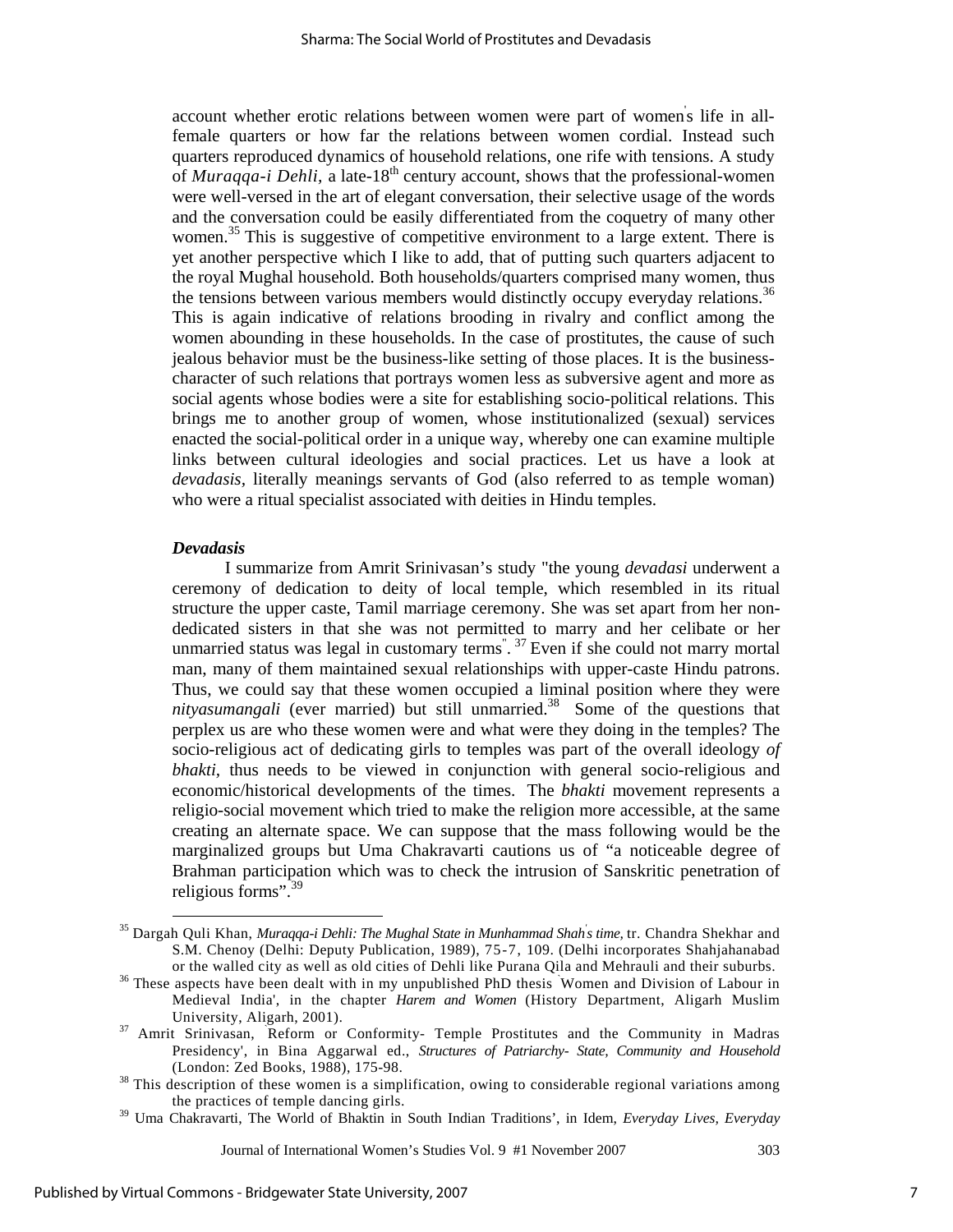*Bhakti* has various and complex strands; while some socio-gender transgressions were possible as in the experiences of female *bhakti* saints,<sup>40</sup> I would argue that ideology of *bhakti* brings solace to the subaltern classes, entrenches their servitude by letting their autonomous agency be compromised. This serves those in power.<sup>41</sup> A religious phenomenon can have an existence of its own but the economic setting too plays an important role. In case of *bhakti* tradition, the process of sub-infeudation, proliferation of temple activities and popularity of sectarian cults through the *bhakti* movement, especially from eight-century onward were happening simultaneously. And these were important factors for the increased temple dedication.<sup>42</sup> Here comes the role of large number of girls meant to perform religious/ritual duties in the temples, who used dance and music to explain main elements of religious ideology. What was the general attitude of the society towards these girls? In the contemporary sources, these women have been characterized as *vesyas* whose meaning comes closer to a prostitute. An Arab traveler, Zeid al Masan (867 A.D.) talks about them and says "she prostitutes at certain rates and delivers her gains into the hands of Idol's priests to be used by him for the upkeep and support of the temple<sup>", 43</sup> James Forbes locates the Brahmanical mysteries in this institution as  $\ddot{ }$ "these demonstration are not only dedicated to the principal idea but to the placeure of the these damsels are not only dedicated to the principal idols but to the pleasure of the priests".<sup>44</sup> But I will argue that these women occupied a position in the cultural sphere, enjoyed a respect within the social space. It was not mere prostitution. Further, these girls were not prevented from leading a normal life involving economic activity and child bearing and these women " have a privilege above all others.... where they enjoy earthly pleasures enough without any scandal to themselves or relations. They are wholly to their own choice...."<sup>45</sup> They also enjoyed the privilege of having a family outside the conventional domestic place, and they commanded an independent source of income and a great deal of religious honor. This makes the study of intrahousehold relations interesting.

#### **Intra-household matrices**

A strong economic motivation lay behind such temple servitude because a girl's dedication to the temple ascribed a status to the household, through which it acquired rights to perform temple ceremonies. This also brings in an element of competition where the households vied for such a position. These temple-girls enjoyed land benefits of the given temple<sup>46</sup> and the joint and inalienable nature of

*Histories: Beyond the Kings and Brahmanas of 'Ancient' India* (New Delhi: Tulika Books, 2006), 275-

Journal of International Women's Studies Vol. 9 #1 November 2007 304

 $\overline{\phantom{a}}$ 

<sup>92,</sup> here 289. 40 Ibid. Rekha Pande, *Religious Movements in India* (New Delhi; Gyan Publication, 2005). 41 On the working of religious movements see an important book, David N. Lorenzen ed., *Religious Movements in South Asia 600-1800: Debates in Indian History and Society* (New Delhi: Oxford University Press, 2004). 42 See Aloka Parasher and Usha Naik, ` Temple Girls of Medieval Karnataka', *Indian Economic and Social* 

*History Review* vol. 23 (1986), 63-78. 43 B.P. Mazumdar, *Socio-Religious History of Northern India 1030-1194* (Calcutta: Mukhopadhyay, 1960),

<sup>392- 403.&</sup>lt;br><sup>44</sup> James Forbes, *Oriental Memoirs* (London: White Cochrane and company, 1813), vol. I, 81-2.<br><sup>45</sup> Bowrey, *Geographical Account*, 13-14.<br><sup>46</sup> They received grants made either to them or to the temple; they wer land, in the revenue from specified taxes or *kani* i.e. landholding rights in temple land. Kanaklatha Mukund has cited many epigraphical evidences from thirteenth century to property owned, sold, and bought by the *teveratiyal,* which indicate that they had property independent of the temple; so much was that even their rights were not questioned. Kanaklatha Mukund, 'Turmeric Land: Women's Property Rights', in Roy, *Women in Early,* 129-33. Sometimes upper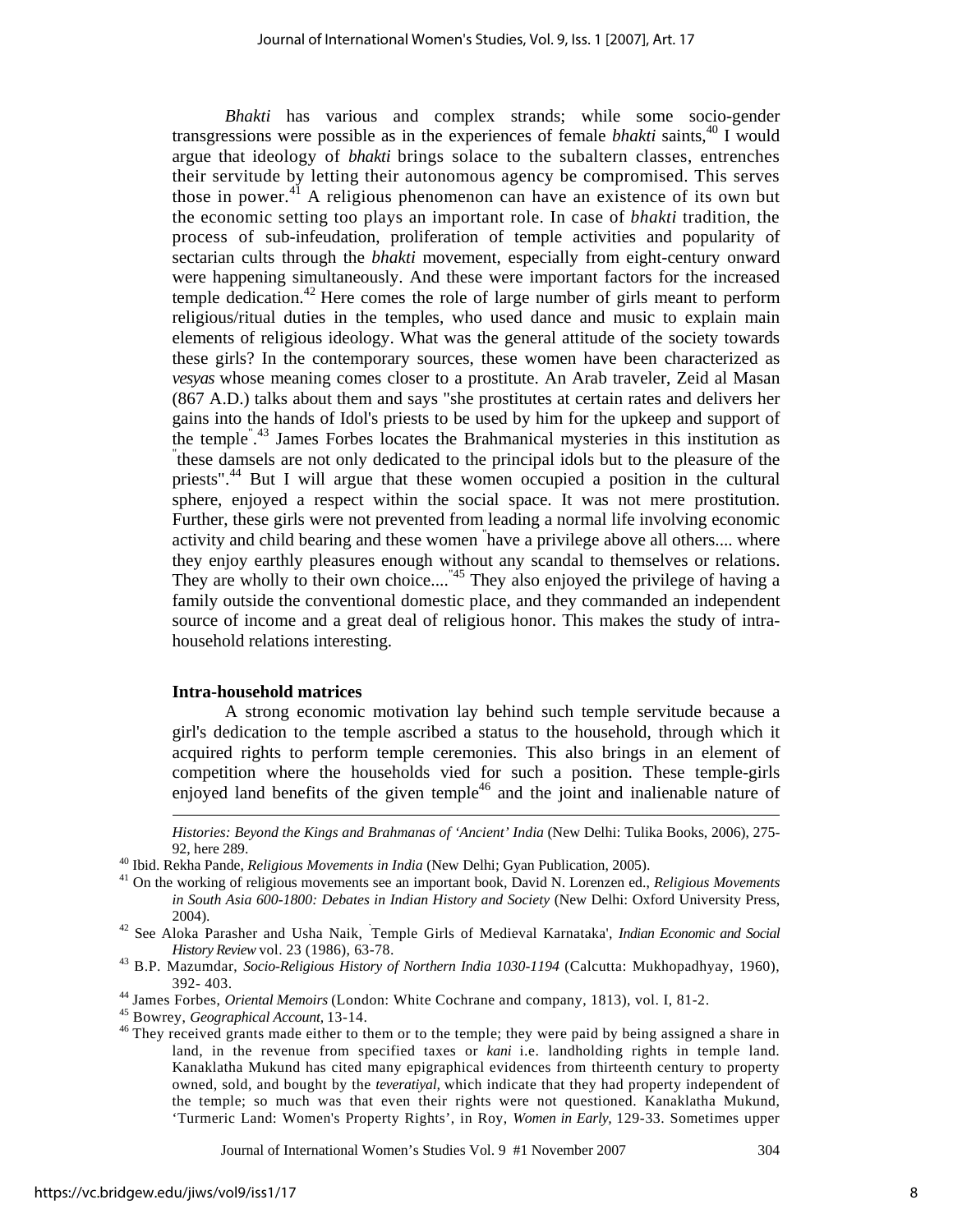privilege of land use was the reason to keep the member actively employed in the temple. Because a woman was the main economic backbone of household, and the transmission of property was from mother to her daughter it could be argued that the *devadasi* households presented an alternate structure. That is, a structure with the matrilineal kinship matrices in which the men could not be patriarch, as they happen to be in a patrilineal patri-virilocal system.  $47$  This is also indicative of less control on sexual and reproductive lives of the women in these settings.<sup>48</sup> On the other hand, it is possible to examine the transactions rendered on the bodies of *devadasis* and for this I draw upon the researches of Stephanie Coontz and Peta Henderson which stress that even matrifocal societies could not reinforce female control over external affairs.<sup>49</sup> In this case, even though a *devadasi* possessed greater functional specificity and technical excellence of dance tradition, the (male) guru exercised control over the dance tradition as well as over them. They denied these women of a professional career and rejected circle of marriage exchange.<sup>50</sup> For the social regulations governing the relations of *devadasis* with the rest of society, Bina Aggarwal adjudicates "sexually inaccessible to all but a chosen patron- an upper caste, upper class married Hindu male".<sup>51</sup> I would say that their area of activity remained within a patriarchal and caste structure. They were like slaves with no clear definition of their rights and duties, $52$ who in addition served to advertise in a perfectly open and public manner their availability for sexual liaisons with a proper patron and protector.<sup>53</sup> Despite being atypical ritual specialist, their profession failed to empower them in any effective, pragmatic sense. Instead they provided a terrain where the distinction between purity and pollution,<sup>54</sup> typical of cultural ideology determining social relationships in Hindu

class women also made such grants. See Cynthia Talbot, 'Temples, Donors, Gifts: Patterns of

- patronage in 13<sup>th</sup> Century South India', *Journal of Asian Studies* vol. 50/no. 2 (1991).<br><sup>47</sup> For working of matrilineal system, see Leda Dube, 'Who Gains from Matriliny? Men, Women and Change on an Indian Island', in Rajni Palriwala and Carla Risseeuw ed., *Shifting Circles of Support Contextualizing Kinship and Gender in South Asia and Sub-Saharan Africa* (New Delhi: Sage,
- 1996), 157-89. 48 *Bhakti* tradition does make such transgressions in the social relations of being female possible, as has been shown by Chakravarti through the lives of some females saints who were able to transcend socially defined feminine roles (marriage) and also female sexuality. See Chakravarti, 'Bhaktin in South Indian Tradition', 290. 49 They discuss property forms, political power and female labor in the origins of class and state societies and
- opine that the domestic authority in the matrifocal societies did not produce the mirror image of men in patrilocal societies. And also those women had less incentive to make demands of husbands than males did to make demand of wives Stephanie Coontz and Peta Handerson eds., *Women*' *s Work, Men's Property* (London: Verso, 1986), 132.<br><sup>50</sup> A study, though of later period, has overviewed complexities of feudal economy and feudal relations and
- how *devadasis* and their patrons were caught up within it: see K. Srilata edited and translated, *The Other Half of Coconut: Women Writing Self Respect History, An anthology of self respect literature 1928-36*  (New Delhi: Kali, 2003), 153. Also, Pamela G. Price, *Kingship and Political Practice in Colonial India*  (Cambridge: Cambridge University Press, 1996), 65-70. 51 Aggarwal, *Structures of Patriarchy,* 15. 52 For alienation of slaves, see gender sensitive study by Chatterjee, 'Alienation, Intimacy, and Gender'.

esp.306. 54 The concepts of pollution and purity help organize a formal hierarchy, an encomium that expresses society's awareness of its own configuration and necessities. Elsewhere I have discussed the relation between (female) pollution and the economic matrixes of the socio-political order. Tools and Taboos. Agricultural Production and Gender Inequality in Mughal North India,  $16<sup>th</sup>$  -18<sup>th</sup> centuries' Paper presented in the panel 'Technology, Gender and Division of Labour' at the *XIV* 

<sup>53</sup> Priyadarshini Vijaisri's study suggests the powerlessness of these women which lay in their vulnerability to aggressive sexual identity of the caste Hindu male. Priyadarshini Vijaisri, *Recasting the Devadasi:*  Patterns of Sacred Prostitution in Colonial South India (New Delhi: Kaniskha Publishers, 2004),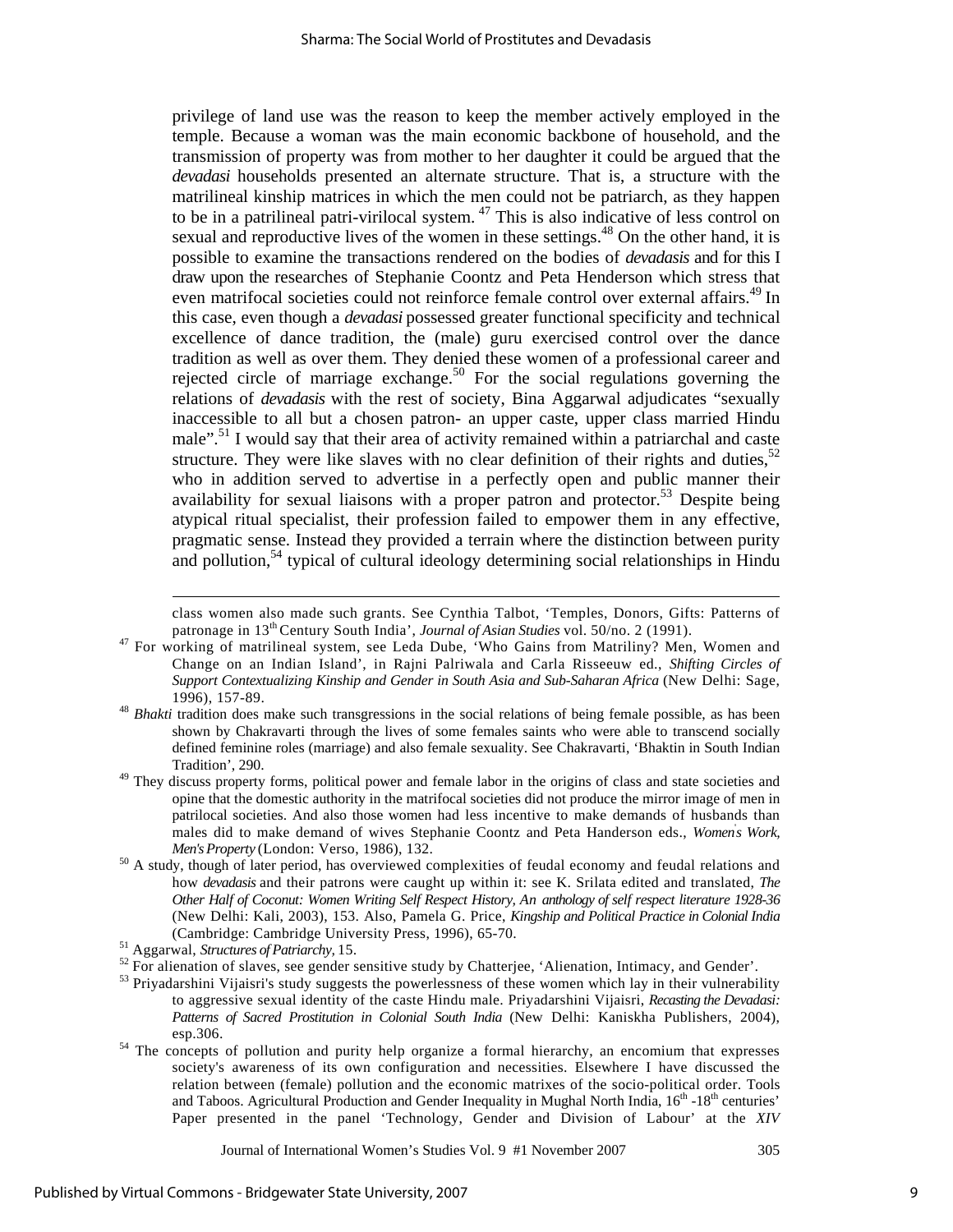society, coalesced to buttress cultural hegemony of Hindu caste-structure.

#### **Remarks on their labor and the social set-up**

Some recent researches have tried to underscore elements of resistance and agency in the field of human-sexuality, thereby delving into an unexplored topic of sexuality, particularly female.<sup>55</sup> Within a particular historical timeframe, my study has attempted to raise an issue related to commercialization of female sexuality which took place both in religious and secular spheres. It is their distinctive activities which have critically analyzed to address politics of gender and culture. The narrative of the sexual economy, that I presented here, does neither reveal any sexual desire on the part of females nor reflect any transgression of the socio-political order. Instead, the sexual orientation of these full-fledged professions, in my opinion, played a significant role in constructing boundaries or circumscribing spaces for women, including the sexual laborers themselves. I will also stress that there were some specific socio-cultural and gendered contours attached to the experiences of these women, as the social and sexual are interrelated phenomenon. Definitely music and dancing were great pastimes and developed into important professions and the women devoted time in learning the use of letters. The women committed to this profession extensively deployed their skills and labor. Princess Jahanara's sentiments for her dancing girl reflect upon the competitive atmosphere in which such entertainers exhibited higher excellence in their art and scintillating performance and tried retaining their position as the favorite ones. Their striking presence in the routine Mughal court life can be judged from their consistent presence in various Mughal paintings. They were not just sought after for public social and cultural events and entertainment, they also joined the army. Their contribution in cultural synthesis, especially the Turki dancers, reiterates their activities' political contours in a pleasurable context. These professional women formed part of the royal or wealthy household, which shows that the outsiders could be incorporated every now and then. Hence, it can be argued that the services of such women, who provided labor in the world of entertainment, were standard for all functions and festivities in both the private/domestic and public places. Whereas their labor was deeply integrated with other forms of entertainment in medieval society, the socio-political matrices supporting these professions were of no less importance.

The social set-up of the period under review was made up of men as well as (respectable) women, irrespective of class and caste divisions. The cultural ideologies such as honor, shame, segregation, and purity/pollution play an important role in circumscribing women's activities and the social spaces they can legitimately occupy.56 As the women were markers of social status and boundaries between castes and classes, their sexuality was something to be protected, which was best achieved by secluding them. The *carnal professionals* tend to stand outside the bounds of respectability expected of the family-women. The matter gets complicated when the patrilineal system of inheritance rendered women vulnerable to the patriarchal norms.

Journal of International Women's Studies Vol. 9 #1 November 2007 306

 $\overline{a}$ 

*International Economic History Conference*, Helsinki, August 2006.<br><sup>55</sup> To cite a few, Vanita, Queering India; Brinda Bose ed., *Translating Desire: The Politics of Gender and Culture in* 

*India* (New Delhi: Katha, 2002).<br><sup>56</sup> For some interesting details, sec David G. Mandelbaum, *Women's Seclusion and Men's Honour: Sex Roles in North India, Bangladesh, and Pakistan* ( *'* Tucson, Arizona: University of Arizona Press, 1988), 80- 82, 96-97. Hanna Papanek, 'Purdah: Separate Worlds and Symbolic Shelter', in Idem and Gail Minault ed., *Separate Worlds: Studies of Purdah in South Asia* (Delhi: Chanakya Publications, 1982), 3-53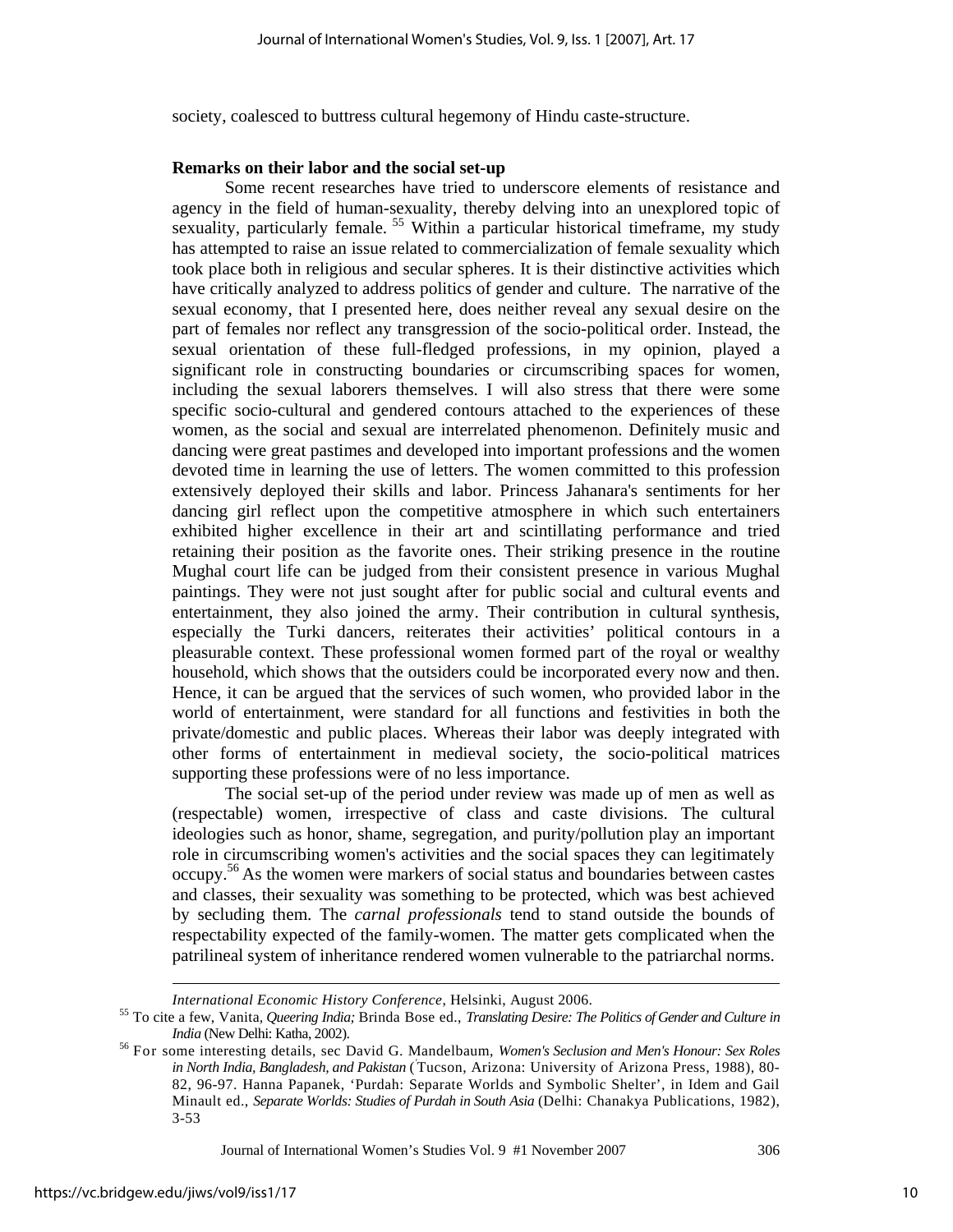As it was the wife who ensured progeny, in practicality the onus was on the conjugal sex. Under such circumstances, the caste and gender diktats limited women's sexuality to heterosexual marriage bonds. Under such circumstances, it is possible that the intimate relations with the wife would tend to be more structured and regulated. Though I do not markdown the pleasure aspects of a polygamous household, or a household which had female slaves/servants, what strikes me is the professional women's ability to provide their customers (men) with both the idealist love(seeing that specifically the courtesans were more sought after for their clan rather than just sex) and sexual intimacy. Thus, where women' s sexuality, if we limit ourselves to heterosexuality, would have found expression only within the marriage bonds, at times dissociated from individual emotion, paradoxically men had at their disposal these professionals very much outside the same marriage bonds. The bodily experiences of these professional-women make them different from the other women. A foreign traveler, Francois Bernier, has to say that there were many female dancers and public women, who enjoyed great liberty and abounded in large numbers in cities.<sup>57</sup> If that be so, then it is quite clear that the customary ideologies of segregation were compromised in case of these women and their mobility was not curtailed. Consequently any spatial boundary between men and these women was eroded and with an easy access to all the spaces, both female and male gatherings, these professionals were like any other laboring/working women who worked in *inside-public* space and earned their living by performing sexual-labor. A study of their professional career reconstitutes the binaries of inside-outside, in terms of the women and their labor and shows how society garnered women's labor and successfully redistributed the corporal price earned by women in the society.

The commercialization of sexuality embedded within the patriarchal culture reflects upon a continuity between hetero-normative domestic structure and the domestic structure of the professional women. The structural units of professionals were alternate to the domestic units but were not deviant or an alternative society. Their life experiences made them stand outside the moral bounds of the domestic space but they did have a role to play in the larger historical processes. Their presence enlarges conceptual range of people perpetuating patriarchal ideology and hegemonic heterosexuality. Their differently socialized lifestyle did not subvert hierarchies of caste and class, as their work was an expression of sexual politics—of oppression and male domination. In this profession, women sold their bodies and words to anyone who would have granted them with favors and consequently it developed into a profession based on sexual expertise and artistic skill and not as an alternative society. The continuance of this profession demanded constant purchase of young female slaves who were 'taught dances and lascivious songs and all the tricks of their infamous trade'.<sup>58</sup>

For the *devadasis*, I would say such cultic-services with distinct organizational structures and social purposes had due significance in the erstwhile politico-economy. Arguably, these women were not subjected to regular societal sexual regulations, as the ones existing for the others. It will be unjustifiable to see the *devadasis* way of life as just another means to meet sexual needs of some men. The temple dedications had their own politics. The temples were the places from where a good deal of wealth was channeled and redistributed. The political exigencies and material temptations were motivating factors behind the political support rendered to the temples and its

 <sup>57</sup> Bernier, *Travels in Mogul Empire*, 273-4. 58 Tavernier, *Travels in India*, vol. I, 58.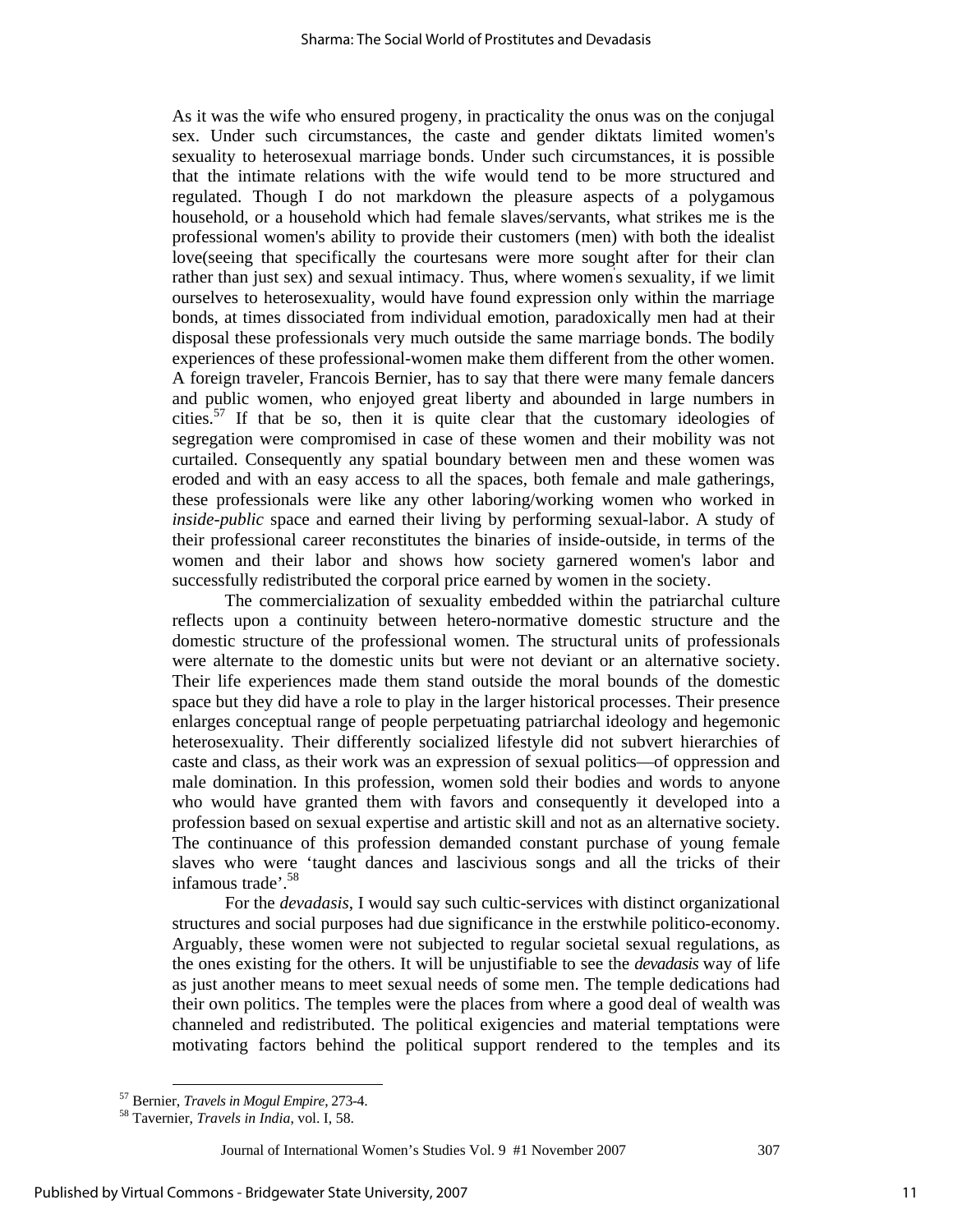functionaries.59 The kingship successfully augmented political gains by tapping subject's piety.<sup>60</sup> So when the King and his court appropriated the temple and the deity, the *devadasis* who were closely associated with the temple-deity approximated courtesans' relation to the king.<sup>61</sup> The *devadasi* is that category of historical study which occupied the bottom rung in the chain of feudal relations, followed by male members of the temple, local rulers the patrons, and finally the King. The last one successfully absorbed the scared arena of temple where the God held the court exactly as the King did. This also rendered the *devadasi* to the demands of the patrons. Nevertheless, the person of *devadasi* conveyed and preached masses complete surrender to the lord, a necessary backdrop for any socio-political system.

#### **Conclusion**

In this article I have examined the discourse of the sexual-economy of the medieval period in India, with specific reference to prostitutes' and devadasis' professions. These professions were economically and socially rewarding, esp. in case of *devadasis*, thus the motivation to take up these professions came from both these factors. In *devadasis*' case, family's initiation also played an important role. In my understanding, these professionals' social acceptance worked in tandem with their social alienation. While they remained essential to various categorizations, their presence reinforced certain socio-cultural ideologies. The erotic-facet, an essential component of their labor, converged with the group, gender and caste/class hierarchies to (a) create an ideal of the pure, chaste and suppressed erotic identity of the *respectable women;* (b) yield the subordination of specific communities and appropriation of women's labor to certain privilege groups of men; and (c) subject the sexuality and related productive and reproductive capacities of all women to the prescriptive norms. The presence of such laborers complicates our understanding and reflects upon a social process that was surviving and shaping men, women and social institutions. If we look at *devadasis*, whose case if fairly different from the common market women, we see an institution of *devadasi* itself which thrived on an interdependence of temporal and spiritual world and its functionaries, namely temple authorities and the political head of the state. The *devadasis* presence did not wreak havoc on the domestic set-up of the men involved and nor were they in any way competitors to the rural households. Rather their personalities got submitted to the setup.<sup>62</sup> The women did not suffer from any of the social and moral degradations and

<sup>&</sup>lt;sup>59</sup> Nicholas Dirks has studied South Indian structure and explained some of the intricate features such as relations between social structure and political superstructure, the idea behind the royal grants and the efficacy of rituals. See Nicholas B Dirks, 'Political Authority and Structural Changes in Early South Indian History', *Indian Economic and Social History Review* vol. 13, no. 2 (1976), 126- 57. Similar views are also expressed by Susan Bayly, *Caste, Society and Politics in India from the Eighteenth Century to the Modern Age* (Cambridge, Cambridge University Press, 1999), 68.<br><sup>60</sup> The same was also practiced in North India but in a different way, as rent —free land grants were

made to many, including women, who in return were to pray for the long life of the King and perpetuation of his rule. 61 For an historical development of this institution sec: Janaki Nair, 'The *Devadasi,* Dharma and the State',

*Economic and Political Weekly* vol. 29/no.50 (1994). Leslie C. Orr has written a fascinating account based on inscriptions and shown the development of *devadasi* institution, as practiced in Tamilnadu, when definition, function and character of temple women underwent change due to developments at various fronts. See *Donors, Devotees, and Daughters of God. Temple Women in Medieval Tamil Nadu* (New York, N Y: Oxford University Press, 2000).<br><sup>62</sup> Amrit Srinivasan calls them as `adjuncts to conservative domestic society not its ravagers': Srinivasan,

<sup>`</sup>Reform or Conformity', 182.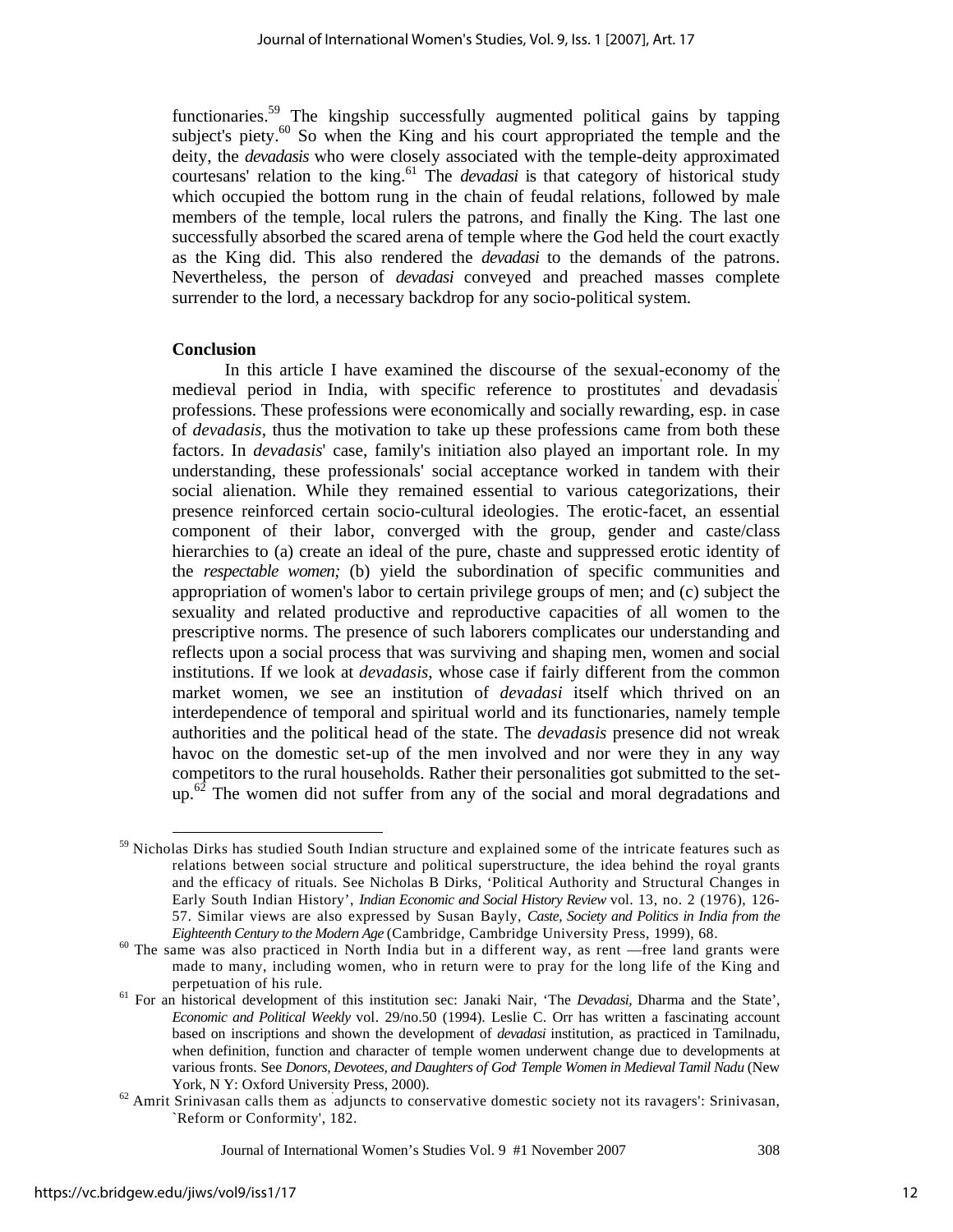were acceptable to the society. There were no reforms as such; at least there is no evidence, as one heavily comes across in the colonial period. When new middle-class morals occupied minds of Indian intelligentsia and social reformers in the colonial period, the ideological and material foundation of the system was subjected to what the colonial judicial system termed as 'aberrations in what became identified as (textual) Hindu law' . 63

In case of courtesans/prostitutes too, there is a lack of evidence on the humiliating aspects of this profession. Of course, they were market women, who worked only for wealth. Nevertheless what they also possessed were skills and accomplishments, at least a section whose élan was a great attraction for the men of wealth and great connoisseurs. In the socio-cultural set-up where music and dance were an integral part of the secular (as well as religious) functions, the services of such professionals were necessary. However, when the boundaries of such an entertainment were transgressed for the sexual pleasure is hard to establish.

This essay proposes that this profession proffers a political discourse and structural framework of gender relations, that is, the nature and basis of the subordination of women and its extent and specific form in Indian society. In the Indian socio-cultural environment a high premium is placed on the (sexual) purity of women and it is central to Brahmanical patriarchy. Because the caste purity is contingent upon it, there is an effective sexual control over the women.<sup>64</sup> My argument is that an easy accessibility of the sex (women), beyond the conjugality, in the form of paramours/sex partners was a way to control the sexuality of many a women. So even if the prostitutes (courtesans and others) and temple women had nothing to do with the institution of marriage and were free from the economic limitations that marriage otherwise imposed on the women, and might have also been autonomous to an extent, nevertheless their identities were a part of larger matrixes of the patriarchal structure. The physical spaces abounding the professional-women clearly reflected different functions and social relations where men produced and the women reproduced in terms of a broader context of relationships, like the reproduction of traditional family and cultural values, of asymmetrical power relations.

The sexual economy presented in the form of prostitutes' and temple-women's hard and skilled labor, the body of these professionals was that site where the state's interests were realized: a state whose interest lay in controlling, economically and ideologically, the productive and reproductive capacities of such women- laborers. Besides them, the men's controlled access to prostitutes (some sort of registration was required) can also be interpreted as a check on male sexuality. Unabated sexual impulses of men were checked and gave way to strict political control. And there could be ideological reasons as well, as the maintenance of the ideological integrity of the *devadasis* system restricted their access to a rich upper-class patron. I would end this essay by emphasizing that the study of role and status of such professionals is compelling in the light that they were just not satisfying the male impulse or just available in the market. Their availability was contingent to their possession of skills

 <sup>63</sup> Kalpana Kannabiran, `Judiciary, Social Reform and Debate on "Religious Prostitution" in Colonial

India', *Economic and Political Weekly, vol.* 30/43, Oct. 28 1995, 59-71 For an in-depth study of such patriarchal elements, sec Uma Chakravarti, `Conceptualising Brahmanical Patriarchy in Early India: Gender, Caste, Class and State' in idem, *Everyday Lives, Everyday Histories: Beyond the Kings and Brahmanas of Ancient India'* (New Delhi: Tulika, 2006), 138- 55. In foot- note 8, Chakravarti alerts us that the formation of Brahmanical patriarchy has not been a monolithic process, given the range of social formations